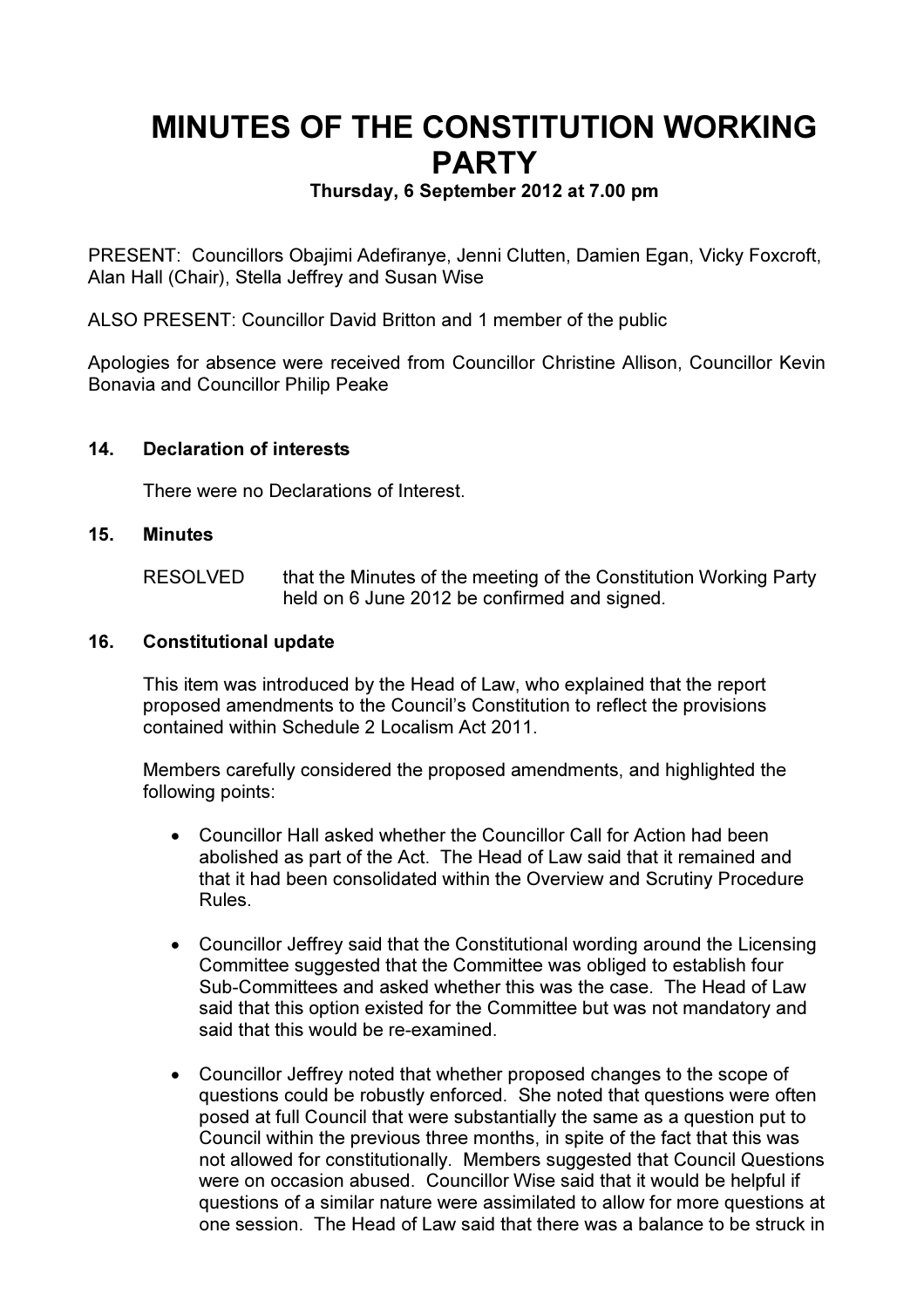permitting as many Council Questions as possible to ensure transparency while ruling out questions that were frivolous or repetitive.

- Councillor Clutten said that similar questions could be asked at consecutive Council meetings because the answers provided were insufficient the first time and said that it would be helpful for Members the full range of ways beyond Council Questions in which Members could source information.
- Councillor Britton suggested that the wording around Quorum be amended to read "A meeting of the Executive or a Committee of it will not be quorate if neither the Mayor not the Deputy Mayor are present unless five other Members of the Executive are present." The Head of Law said that this would be amended accordingly.
- The Head of Law said that a number of Overview and Scrutiny Procedure Rules were subject to change, as set out within the report, but that many of the legislative changes had already been incorporated. The changes would help in allowing Members to raise items more easily on Overview and Scrutiny agenda.
- Councillor Jeffrey asked what had necessitated the amendments to the Contract Procedure Rules. Ms Helen Glass said that this was required due to amendments around legislation for Category C contracts.
- The Head of Law said that the proposed Constitutional amendments also reflected that the Health and Wellbeing Board (HWB), currently in shadow form, would be a formal Committee of the Council from April 2013. Councillor Jeffrey asked whether the HWB would be bound by the same Constitutional regulations as other Committees. The Head of Law said that the Council was awaiting guidance from the Department of Health and the Department of Communities and Local Government on this point, and that further changes to the Constitution would most likely need to be made in due course to reflect this guidance.
- Members noted the proposed amendments to Members' Allowances, noting that, due to changes set out within the Localism Act, an elected Member rather than an Independent Member would now take the Chair of the Standards Committee, and that allowances would need to be amended to reflect this. Members also noted the amendments allowed for an allowance to be granted to the Chair of the Strategic Planning Committee in the instance that they were not chair of one of the other Planning Committees.

Members said that it would be useful if, in future, changes to the Constiution were marked with "tracked changes" to allow Members to more easily monitor such changes. The Head of Law acknowledged the point.

The Head of Law said that the mandate for local authorities to make an e-petitions facility available had been repealed by the Localism Act and asked Members for their views on whether the Council should maintain this facility. Members said that it was not a facility that had been commonly used by Borough residents and that remained a number of ways in which members of the public could engage with the Council. However, some Members expressed concern that removing e-petitions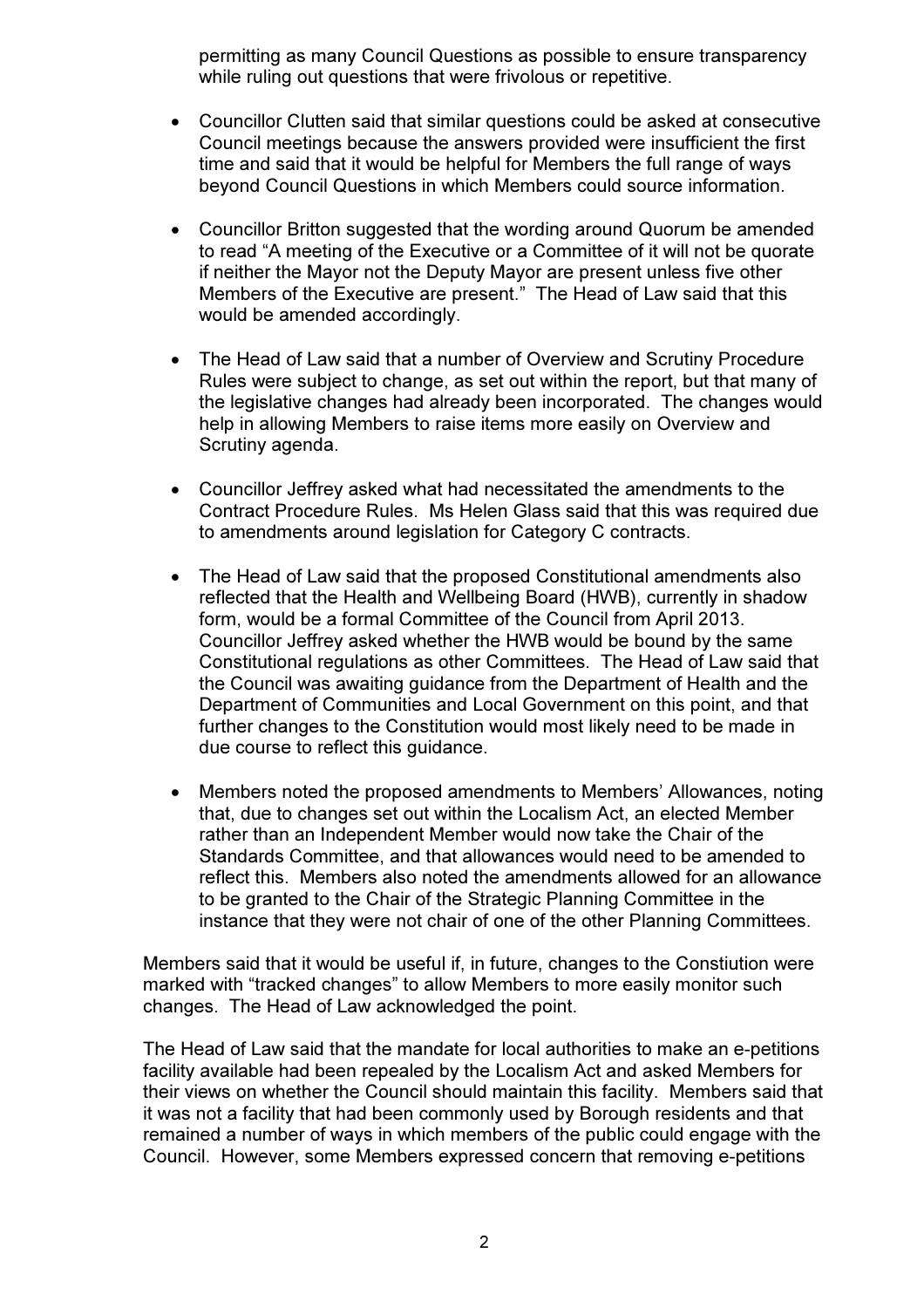would remove one recourse for members of the public to place items on Committee agenda and were keen to ensure that measures which improved transparency and openness should remain.

The Chair said that differing views on e-petitions had been expressed and said that the Working Party would reconsider this at a future date.

RESOLVED a) that the proposed amendments to the Constitution be approved, subject to Members' further amendments as suggested above, and recommended their approval to full Council.

> b) that a report on Special Responsibility Allowances, particularly in relation to the Chairs of Strategic Planning and Standards Committees, will be brought to Council on 26 September 2012;

> c) that officers give further consideration to the maintenance of the e-petitions facility and make recommendations to the Working Party as appropriate.

# 17. Health Scrutiny Consultation

The Chair introduced the item and noted that the Healthier Communities Select Committee had considered and agreed a response to the Department of Health (DH) consultation on health scrutiny. The Chair said that the Working Party was asked to endorse the Select Committee's response.

Ms Sarah Wainer, Head of Strategy and Performance, outlined the key areas within the consultation, and set out in detail the Select Committee's response on those areas. She said that DH had already made a number of changes to reflect initial concerns expressed by local authorities on the workability of some of the proposals within the consultation.

The Chair commended the Select Committee's response and noted that the any necessary amendments to the Constitution following the consultation would be considered by the Working Party.

RESOLVED that the Constitutional Working Party endorse the Healthier Communities Select Committee's response to the DH consultation on Local Authority Health Scrutiny.

# 18. Local Authorities Access to Information Regulations 2012

The Head of Law introduced the report, which set out the changes that the Council had to adhere to comply with the Local Authorities Access to Information Regulations 2012. Full Council would approve changes to the Constitution at the next meeting on 26 September.

The Head of Law said that this report had been tabled urgently because the regulations had been laid during Parliamentary recess with no transitional arrangements in place. The new regulations came into effect on 10 September 2012. Councillor Wise asked whether CLG had adhered to proper process in